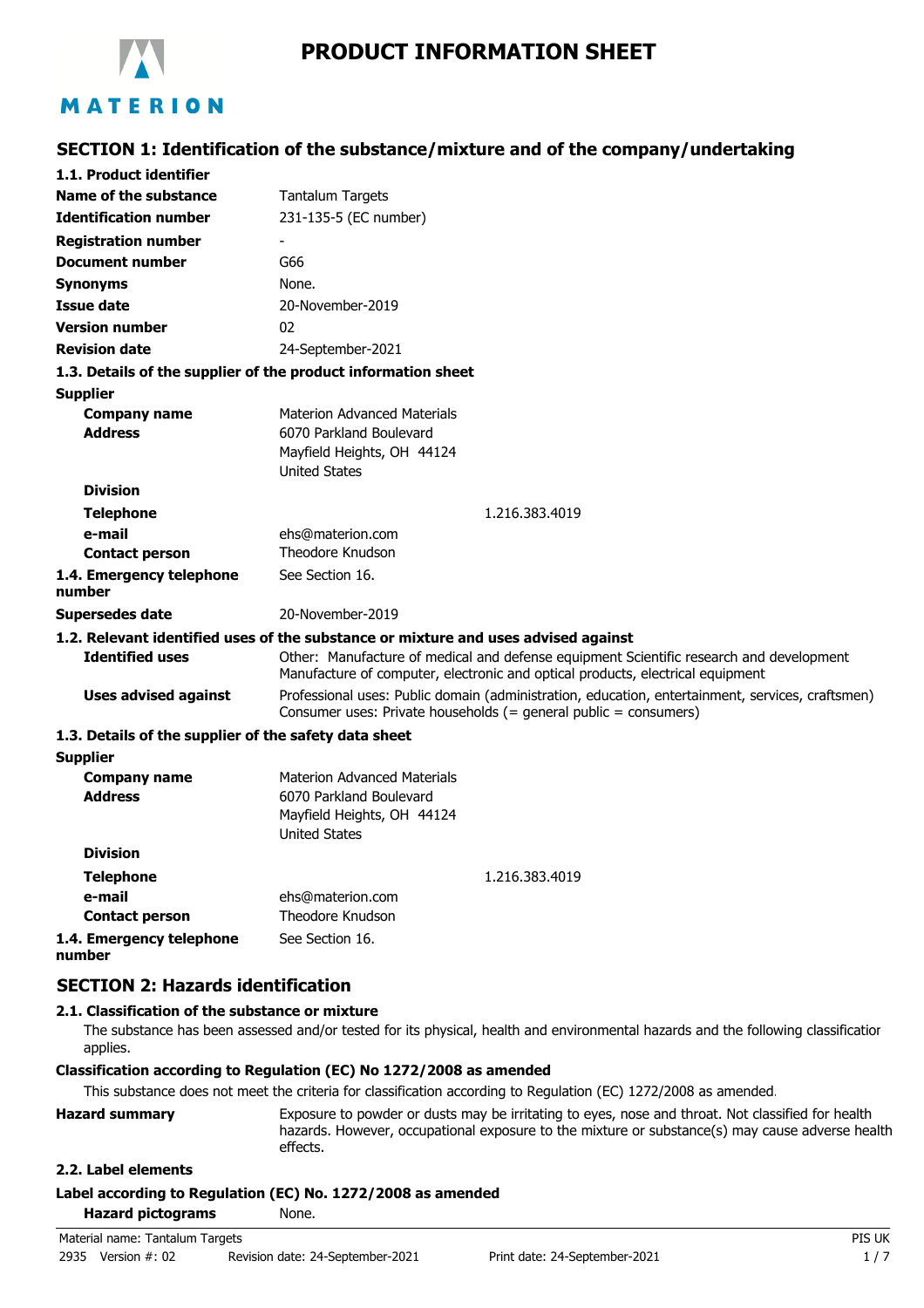| Signal word                       | None.                                                                                          |  |
|-----------------------------------|------------------------------------------------------------------------------------------------|--|
| <b>Hazard statements</b>          | The substance does not meet the criteria for classification.                                   |  |
| <b>Precautionary statements</b>   |                                                                                                |  |
| <b>Prevention</b>                 | Observe good industrial hygiene practices.                                                     |  |
| <b>Response</b>                   | Wash hands after handling.                                                                     |  |
| <b>Storage</b>                    | Store away from incompatible materials.                                                        |  |
| <b>Disposal</b>                   | Dispose of waste and residues in accordance with local authority requirements.                 |  |
| Supplemental label<br>information | For further information, please contact the Product Stewardship Department at +1.216.383.4019. |  |
| 2.3. Other hazards                | Not a PBT or vPvB substance or mixture.                                                        |  |

## **SECTION 3: Composition/information on ingredients**

## **3.1. Substances**

## **General information**

| <b>Chemical name</b> | $\frac{0}{0}$            | No.                    | CAS-No. / EC REACH Registration No. Index No. |                          | <b>Notes</b> |
|----------------------|--------------------------|------------------------|-----------------------------------------------|--------------------------|--------------|
| Tantalum             | 100                      | 7440-25-7<br>231-135-5 | -                                             | $\overline{\phantom{0}}$ |              |
|                      | <b>Classification: -</b> |                        |                                               |                          |              |

# **SECTION 4: First aid measures**

| <b>General information</b>                                                                 | Ensure that medical personnel are aware of the material(s) involved, and take precautions to<br>protect themselves.                                                                                                                   |  |  |
|--------------------------------------------------------------------------------------------|---------------------------------------------------------------------------------------------------------------------------------------------------------------------------------------------------------------------------------------|--|--|
| 4.1. Description of first aid measures                                                     |                                                                                                                                                                                                                                       |  |  |
| <b>Inhalation</b>                                                                          | Move to fresh air. Call a physician if symptoms develop or persist.                                                                                                                                                                   |  |  |
| <b>Skin contact</b>                                                                        | Wash off with soap and water. Get medical attention if irritation develops and persists.                                                                                                                                              |  |  |
| Eye contact                                                                                | Do not rub eyes. Rinse with water. Get medical attention if irritation develops and persists.                                                                                                                                         |  |  |
| <b>Ingestion</b>                                                                           | Rinse mouth. Get medical attention if symptoms occur.                                                                                                                                                                                 |  |  |
| 4.2. Most important<br>symptoms and effects, both<br>acute and delayed                     | Dusts may irritate the respiratory tract, skin and eyes.                                                                                                                                                                              |  |  |
| 4.3. Indication of any<br>immediate medical attention<br>and special treatment<br>needed   | Treat symptomatically.                                                                                                                                                                                                                |  |  |
| <b>SECTION 5: Firefighting measures</b>                                                    |                                                                                                                                                                                                                                       |  |  |
| <b>General fire hazards</b>                                                                | No unusual fire or explosion hazards noted.                                                                                                                                                                                           |  |  |
| 5.1. Extinguishing media                                                                   |                                                                                                                                                                                                                                       |  |  |
| <b>Suitable extinguishing</b><br>media                                                     | Dry powder. Dry sand.                                                                                                                                                                                                                 |  |  |
| <b>Unsuitable extinguishing</b><br>media                                                   | Do not use water jet as an extinguisher, as this will spread the fire. Carbon dioxide (CO2).                                                                                                                                          |  |  |
| 5.2. Special hazards arising<br>from the substance or<br>mixture                           | During fire, gases hazardous to health may be formed.                                                                                                                                                                                 |  |  |
| 5.3. Advice for firefighters<br><b>Special protective</b><br>equipment for<br>firefighters | Self-contained breathing apparatus and full protective clothing must be worn in case of fire.                                                                                                                                         |  |  |
| <b>Special firefighting</b><br>procedures                                                  | Move containers from fire area if you can do so without risk.                                                                                                                                                                         |  |  |
| <b>Specific methods</b>                                                                    | Use standard firefighting procedures and consider the hazards of other involved materials.                                                                                                                                            |  |  |
| <b>SECTION 6: Accidental release measures</b>                                              |                                                                                                                                                                                                                                       |  |  |
| For non-emergency<br>narconnal                                                             | 6.1. Personal precautions, protective equipment and emergency procedures<br>Keep unnecessary personnel away. Wear appropriate protective equipment and clothing during<br>clean-un. For personal protection, see section 8 of the SDS |  |  |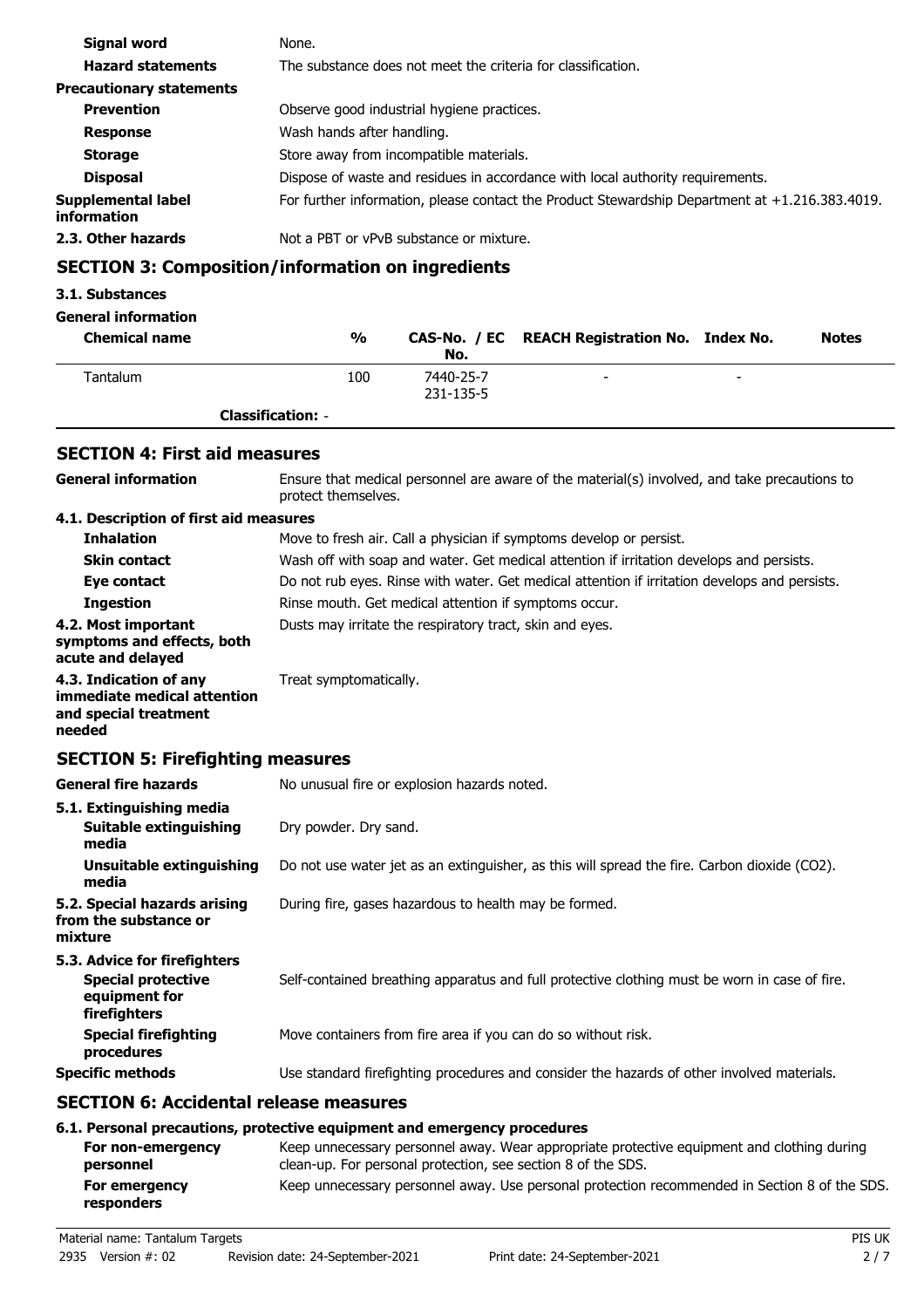| 6.2. Environmental<br>precautions                                              | Avoid discharge into drains, water courses or onto the ground.                                                                                                                                                                                     |  |
|--------------------------------------------------------------------------------|----------------------------------------------------------------------------------------------------------------------------------------------------------------------------------------------------------------------------------------------------|--|
| 6.3. Methods and material for<br>containment and cleaning up                   | Avoid the generation of dusts during clean-up. Collect dust using a vacuum cleaner equipped with<br>HEPA filter. The product is immiscible with water and will spread on the water surface. Stop the<br>flow of material, if this is without risk. |  |
|                                                                                | Large Spills: Wet down with water and dike for later disposal. Shovel the material into waste<br>container. Following product recovery, flush area with water.                                                                                     |  |
|                                                                                | Small Spills: Sweep up or vacuum up spillage and collect in suitable container for disposal.                                                                                                                                                       |  |
| 6.4. Reference to other<br>sections                                            | For personal protection, see section 8. For waste disposal, see section 13.                                                                                                                                                                        |  |
| <b>SECTION 7: Handling and storage</b>                                         |                                                                                                                                                                                                                                                    |  |
| 7.1. Precautions for safe<br>handling                                          | Minimise dust generation and accumulation. Provide appropriate exhaust ventilation at places<br>where dust is formed. Avoid prolonged exposure. Practice good house keeping.                                                                       |  |
| 7.2. Conditions for safe<br>storage, including any<br><i>incompatibilities</i> | Store in tightly closed container. Store in a well-ventilated place. Store away from incompatible<br>materials (see Section 10 of the SDS).                                                                                                        |  |
| 7.3. Specific end use(s)                                                       | Not available.                                                                                                                                                                                                                                     |  |

## **SECTION 8: Exposure controls/personal protection**

## **8.1. Control parameters**

#### **Occupational exposure limits UK. EH40 Workplace Exposure Limits (WELs)**

| UK. EH40 WOrkplace Exposure Limits (WELS)<br><b>Material</b> | Type                                                                                                                                                                                                                                                                                                                                                                                                                                                                                                                                                                                                                                                                                                                                                   | <b>Value</b>                                                                                                                                                                                        |  |
|--------------------------------------------------------------|--------------------------------------------------------------------------------------------------------------------------------------------------------------------------------------------------------------------------------------------------------------------------------------------------------------------------------------------------------------------------------------------------------------------------------------------------------------------------------------------------------------------------------------------------------------------------------------------------------------------------------------------------------------------------------------------------------------------------------------------------------|-----------------------------------------------------------------------------------------------------------------------------------------------------------------------------------------------------|--|
| <b>Tantalum Targets</b>                                      | <b>STEL</b>                                                                                                                                                                                                                                                                                                                                                                                                                                                                                                                                                                                                                                                                                                                                            | 10 mg/m3                                                                                                                                                                                            |  |
|                                                              | <b>TWA</b>                                                                                                                                                                                                                                                                                                                                                                                                                                                                                                                                                                                                                                                                                                                                             | 5 mg/m $3$                                                                                                                                                                                          |  |
| <b>Components</b>                                            | <b>Type</b>                                                                                                                                                                                                                                                                                                                                                                                                                                                                                                                                                                                                                                                                                                                                            | <b>Value</b>                                                                                                                                                                                        |  |
| Tantalum (CAS 7440-25-7)                                     | <b>STEL</b>                                                                                                                                                                                                                                                                                                                                                                                                                                                                                                                                                                                                                                                                                                                                            | 10 mg/m3                                                                                                                                                                                            |  |
|                                                              | <b>TWA</b>                                                                                                                                                                                                                                                                                                                                                                                                                                                                                                                                                                                                                                                                                                                                             | 5 mg/m $3$                                                                                                                                                                                          |  |
| <b>Biological limit values</b>                               | No biological exposure limits noted for the ingredient(s).                                                                                                                                                                                                                                                                                                                                                                                                                                                                                                                                                                                                                                                                                             |                                                                                                                                                                                                     |  |
| <b>Recommended monitoring</b><br>procedures                  | Follow standard monitoring procedures.                                                                                                                                                                                                                                                                                                                                                                                                                                                                                                                                                                                                                                                                                                                 |                                                                                                                                                                                                     |  |
| <b>Derived no effect levels</b><br>(DNELs)                   | Not available.                                                                                                                                                                                                                                                                                                                                                                                                                                                                                                                                                                                                                                                                                                                                         |                                                                                                                                                                                                     |  |
| <b>Predicted no effect</b><br>concentrations (PNECs)         | Not available.                                                                                                                                                                                                                                                                                                                                                                                                                                                                                                                                                                                                                                                                                                                                         |                                                                                                                                                                                                     |  |
| 8.2. Exposure controls                                       |                                                                                                                                                                                                                                                                                                                                                                                                                                                                                                                                                                                                                                                                                                                                                        |                                                                                                                                                                                                     |  |
| <b>Appropriate engineering</b><br><b>controls</b>            | Good general ventilation should be used. Ventilation rates should be matched to conditions. If<br>applicable, use process enclosures, local exhaust ventilation, or other engineering controls to<br>maintain airborne levels below recommended exposure limits. If exposure limits have not been<br>established, maintain airborne levels to an acceptable level. If engineering measures are not<br>sufficient to maintain concentrations of dust particulates below the OEL (occupational exposure<br>limit), suitable respiratory protection must be worn. If material is ground, cut, or used in any<br>operation which may generate dusts, use appropriate local exhaust ventilation to keep exposures<br>below the recommended exposure limits. |                                                                                                                                                                                                     |  |
|                                                              | Individual protection measures, such as personal protective equipment                                                                                                                                                                                                                                                                                                                                                                                                                                                                                                                                                                                                                                                                                  |                                                                                                                                                                                                     |  |
| <b>General information</b>                                   | Personal protection equipment should be chosen according to the CEN standards and in discussion<br>with the supplier of the personal protective equipment.                                                                                                                                                                                                                                                                                                                                                                                                                                                                                                                                                                                             |                                                                                                                                                                                                     |  |
| Eye/face protection                                          | Wear safety glasses with side shields (or goggles).                                                                                                                                                                                                                                                                                                                                                                                                                                                                                                                                                                                                                                                                                                    |                                                                                                                                                                                                     |  |
| <b>Skin protection</b>                                       |                                                                                                                                                                                                                                                                                                                                                                                                                                                                                                                                                                                                                                                                                                                                                        |                                                                                                                                                                                                     |  |
| - Hand protection                                            | Wear appropriate chemical resistant gloves.                                                                                                                                                                                                                                                                                                                                                                                                                                                                                                                                                                                                                                                                                                            |                                                                                                                                                                                                     |  |
| - Other                                                      | Wear suitable protective clothing.                                                                                                                                                                                                                                                                                                                                                                                                                                                                                                                                                                                                                                                                                                                     |                                                                                                                                                                                                     |  |
| <b>Respiratory protection</b>                                | Wear respirator with dust filter.                                                                                                                                                                                                                                                                                                                                                                                                                                                                                                                                                                                                                                                                                                                      |                                                                                                                                                                                                     |  |
| <b>Thermal hazards</b>                                       | Wear appropriate thermal protective clothing, when necessary.                                                                                                                                                                                                                                                                                                                                                                                                                                                                                                                                                                                                                                                                                          |                                                                                                                                                                                                     |  |
| <b>Hygiene measures</b>                                      | remove contaminants.                                                                                                                                                                                                                                                                                                                                                                                                                                                                                                                                                                                                                                                                                                                                   | Always observe good personal hygiene measures, such as washing after handling the material and<br>before eating, drinking, and/or smoking. Routinely wash work clothing and protective equipment to |  |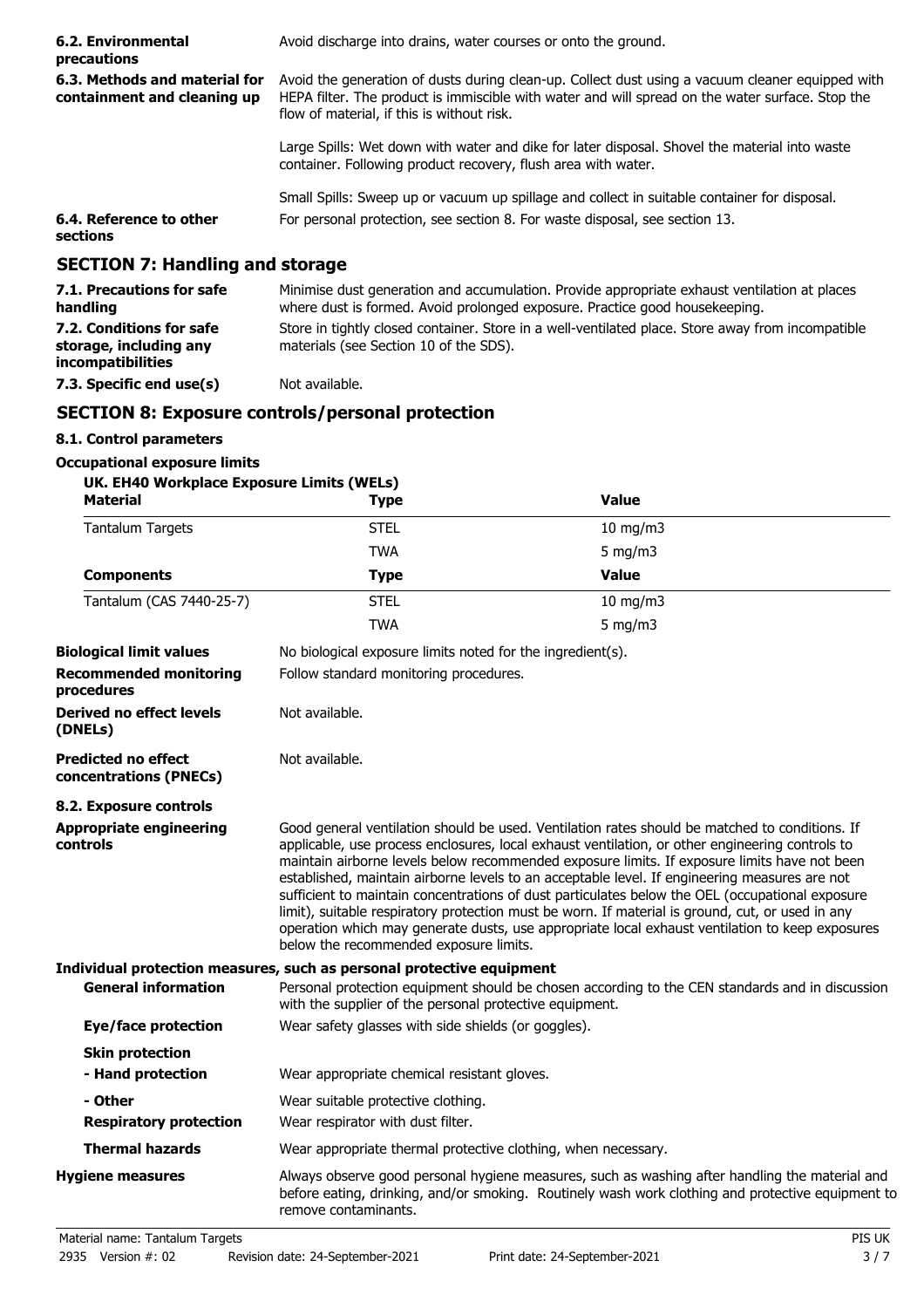Good general ventilation should be used. Ventilation rates should be matched to conditions. If applicable, use process enclosures, local exhaust ventilation, or other engineering controls to maintain airborne levels below recommended exposure limits. If exposure limits have not been established, maintain airborne levels to an acceptable level.

# **SECTION 9: Physical and chemical properties**

## **9.1. Information on basic physical and chemical properties**

| <b>Appearance</b>                                   |                                       |
|-----------------------------------------------------|---------------------------------------|
| <b>Physical state</b>                               | Solid.                                |
| Form                                                | Solid.                                |
| Colour                                              | Dark grey.                            |
| <b>Odour</b>                                        | None.                                 |
| <b>Odour threshold</b>                              | Not applicable.                       |
| рH                                                  | Not applicable.                       |
| <b>Melting point/freezing point</b>                 | 2996 °C (5424.8 °F) / Not applicable. |
| <b>Initial boiling point and</b><br>boiling range   | Not applicable.                       |
| <b>Flash point</b>                                  | Not applicable.                       |
| <b>Evaporation rate</b>                             | Not applicable.                       |
| <b>Flammability (solid, gas)</b>                    | Not applicable.                       |
| <b>Upper/lower flammability or explosive limits</b> |                                       |
| <b>Flammability limit - lower</b><br>(9/6)          | Not applicable.                       |
| <b>Flammability limit -</b><br>upper $(\% )$        | Not applicable.                       |
| <b>Explosive limit - lower (</b><br>%)              | Not applicable.                       |
| <b>Explosive limit - upper</b><br>(%)               | Not applicable.                       |
| <b>Vapour pressure</b>                              | Not applicable.                       |
| <b>Vapour density</b>                               | Not available.                        |
| <b>Relative density</b>                             | Not applicable.                       |
| Solubility(ies)                                     |                                       |
| <b>Solubility (water)</b>                           | Insoluble                             |
| <b>Partition coefficient</b><br>(n-octanol/water)   | Not applicable.                       |
| <b>Auto-ignition temperature</b>                    | Not applicable.                       |
| <b>Decomposition temperature</b>                    | Not applicable.                       |
| <b>Viscosity</b>                                    | Not applicable.                       |
| <b>Explosive properties</b>                         | Not explosive.                        |
| <b>Oxidising properties</b>                         | Not oxidising.                        |
| 9.2. Other information                              |                                       |
| <b>Density</b>                                      | 14.49 g/cm3                           |
| <b>Flammability</b>                                 | Not applicable.                       |
| <b>Molecular formula</b>                            | Ta                                    |
| <b>Molecular weight</b>                             | 180.95 g/mol                          |
| <b>Specific gravity</b>                             | 14.49                                 |

## **SECTION 10: Stability and reactivity**

| 10.1. Reactivity                            | The product is stable and non-reactive under normal conditions of use, storage and transport                               |
|---------------------------------------------|----------------------------------------------------------------------------------------------------------------------------|
| 10.2. Chemical stability                    | Material is stable under normal conditions.                                                                                |
| 10.3. Possibility of hazardous<br>reactions | No dangerous reaction known under conditions of normal use.                                                                |
| 10.4. Conditions to avoid                   | Keep away from heat, hot surfaces, sparks, open flames and other ignition sources. Contact with<br>incompatible materials. |
| 10.5. Incompatible materials                | Strong oxidising agents. Fluorine.                                                                                         |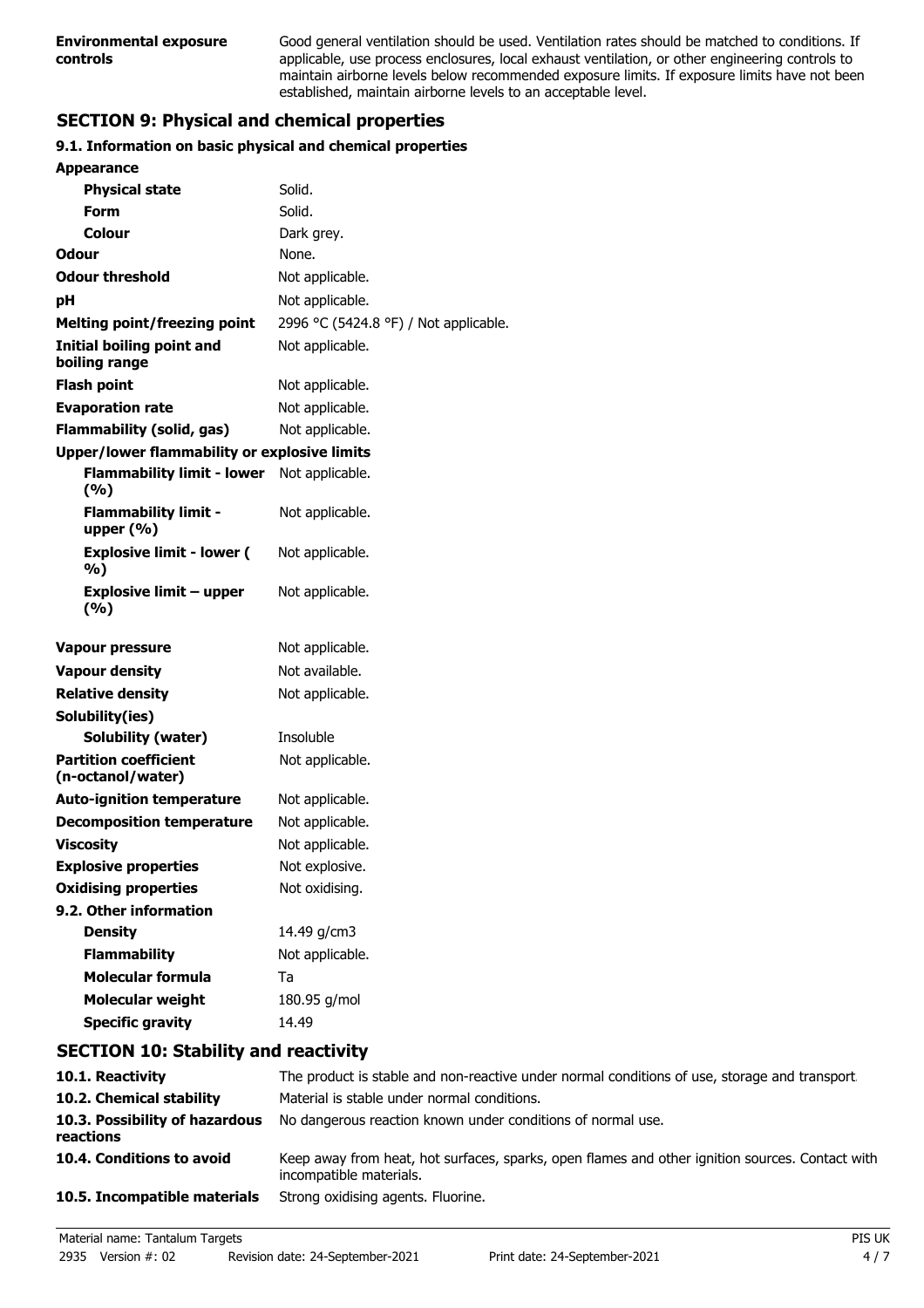**decomposition products**

## **SECTION 11: Toxicological information**

| <b>General information</b>                                   | Occupational exposure to the substance or mixture may cause adverse effects.                                           |  |  |
|--------------------------------------------------------------|------------------------------------------------------------------------------------------------------------------------|--|--|
| <b>Information on likely routes of exposure</b>              |                                                                                                                        |  |  |
| <b>Inhalation</b>                                            | Dust may irritate respiratory system. Prolonged inhalation may be harmful.                                             |  |  |
| <b>Skin contact</b>                                          | Dust or powder may irritate the skin.                                                                                  |  |  |
| Eye contact                                                  | Dust may irritate the eyes.                                                                                            |  |  |
| <b>Ingestion</b>                                             | May cause discomfort if swallowed. However, ingestion is not likely to be a primary route of<br>occupational exposure. |  |  |
| <b>Symptoms</b>                                              | Dusts may irritate the respiratory tract, skin and eyes.                                                               |  |  |
| 11.1. Information on toxicological effects                   |                                                                                                                        |  |  |
| <b>Acute toxicity</b>                                        | Not known.                                                                                                             |  |  |
| <b>Skin corrosion/irritation</b>                             | Due to partial or complete lack of data the classification is not possible.                                            |  |  |
| Serious eye damage/eye<br>irritation                         | Due to partial or complete lack of data the classification is not possible.                                            |  |  |
| <b>Respiratory sensitisation</b>                             | Due to partial or complete lack of data the classification is not possible.                                            |  |  |
| <b>Skin sensitisation</b>                                    | Due to partial or complete lack of data the classification is not possible.                                            |  |  |
| <b>Germ cell mutagenicity</b>                                | Due to partial or complete lack of data the classification is not possible.                                            |  |  |
| Carcinogenicity                                              | Due to partial or complete lack of data the classification is not possible.                                            |  |  |
| <b>Reproductive toxicity</b>                                 | Due to partial or complete lack of data the classification is not possible.                                            |  |  |
| <b>Specific target organ toxicity</b><br>- single exposure   | Due to partial or complete lack of data the classification is not possible.                                            |  |  |
| <b>Specific target organ toxicity</b><br>- repeated exposure | Due to partial or complete lack of data the classification is not possible.                                            |  |  |
| <b>Aspiration hazard</b>                                     | Due to partial or complete lack of data the classification is not possible.                                            |  |  |
| <b>Mixture versus substance</b><br>information               | No information available.                                                                                              |  |  |
| <b>Other information</b>                                     | Not available.                                                                                                         |  |  |
|                                                              |                                                                                                                        |  |  |

## **SECTION 12: Ecological information**

| 12.1. Toxicity                                            | Due to partial or complete lack of data the classification for hazardous to the aquatic environment,<br>is not possible.                                                                   |
|-----------------------------------------------------------|--------------------------------------------------------------------------------------------------------------------------------------------------------------------------------------------|
| 12.2. Persistence and<br>degradability                    | No data is available on the degradability of this substance.                                                                                                                               |
| 12.3. Bioaccumulative<br>potential                        | No data available.                                                                                                                                                                         |
| <b>Partition coefficient</b><br>n-octanol/water (log Kow) | Not available.                                                                                                                                                                             |
| <b>Bioconcentration factor (BCF)</b>                      | Not available.                                                                                                                                                                             |
| 12.4. Mobility in soil                                    | No data available.                                                                                                                                                                         |
| 12.5. Results of PBT and<br><b>vPvB</b> assessment        | Not a PBT or vPvB substance or mixture.                                                                                                                                                    |
| 12.6. Other adverse effects                               | No other adverse environmental effects (e.g. ozone depletion, photochemical ozone creation<br>potential, endocrine disruption, global warming potential) are expected from this component. |

## **SECTION 13: Disposal considerations**

## **13.1. Waste treatment methods**

| <b>Residual waste</b>         | Dispose of in accordance with local regulations. Empty containers or liners may retain some product<br>residues. This material and its container must be disposed of in a safe manner (see: Disposal<br>instructions). |
|-------------------------------|------------------------------------------------------------------------------------------------------------------------------------------------------------------------------------------------------------------------|
| <b>Contaminated packaging</b> | Since emptied containers may retain product residue, follow label warnings even after container is<br>emptied. Empty containers should be taken to an approved waste handling site for recycling or<br>disposal.       |
| EU waste code                 | The Waste code should be assigned in discussion between the user, the producer and the waste<br>disposal company.                                                                                                      |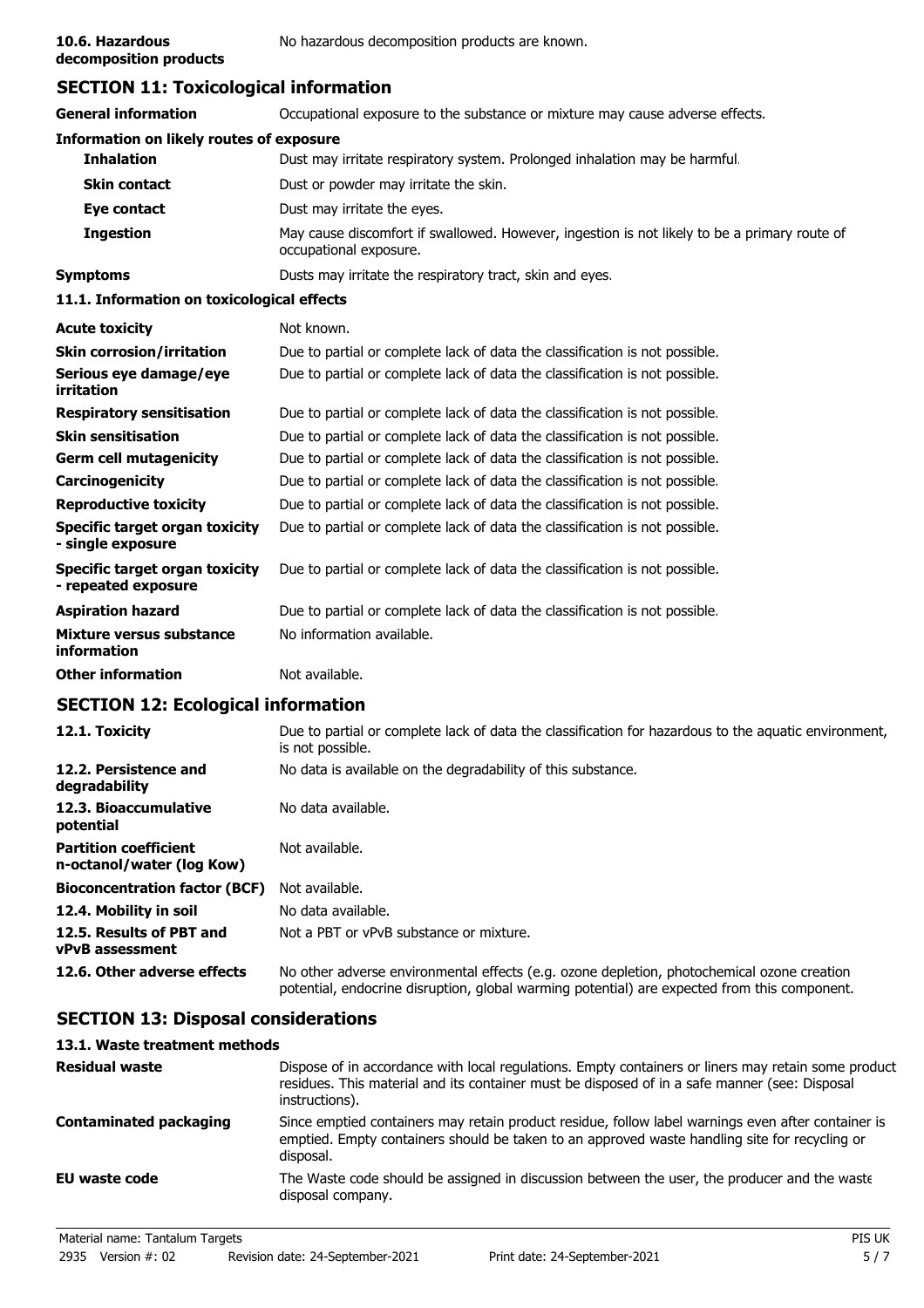**Special precautions Dispose in accordance with all applicable regulations.** 

## **SECTION 14: Transport information**

### **ADR**

14.1. - 14.6.: Not regulated as dangerous goods.

#### **RID**

14.1. - 14.6.: Not regulated as dangerous goods.

#### **ADN**

14.1. - 14.6.: Not regulated as dangerous goods.

#### **IATA**

14.1. - 14.6.: Not regulated as dangerous goods.

#### **IMDG**

14.1. - 14.6.: Not regulated as dangerous goods.

## **SECTION 15: Regulatory information**

**15.1. Safety, health and environmental regulations/legislation specific for the substance or mixture**

#### **EU regulations**

**Regulation (EC) No. 1005/2009 on substances that deplete the ozone layer, Annex I and II, as amended** Not listed.

**Regulation (EU) 2019/1021 On persistent organic pollutants (recast), as amended**

Not listed.

**Regulation (EU) No. 649/2012 concerning the export and import of dangerous chemicals, Annex I, Part 1 as amended**

Not listed.

**Regulation (EU) No. 649/2012 concerning the export and import of dangerous chemicals, Annex I, Part 2 as amended**

Not listed.

**Regulation (EU) No. 649/2012 concerning the export and import of dangerous chemicals, Annex I, Part 3 as amended**

Not listed.

**Regulation (EU) No. 649/2012 concerning the export and import of dangerous chemicals, Annex V as amended** Not listed.

**Regulation (EC) No. 166/2006 Annex II Pollutant Release and Transfer Registry, as amended** Tantalum (CAS 7440-25-7)

**Regulation (EC) No. 1907/2006, REACH Article 59(10) Candidate List as currently published by ECHA** Not listed.

#### **Authorisations**

**Regulation (EC) No. 1907/2006, REACH Annex XIV Substances subject to authorization, as amended** Not listed.

#### **Restrictions on use**

**Regulation (EC) No. 1907/2006, REACH Annex XVII Substances subject to restriction on marketing and use as amended**

Not listed.

**Directive 2004/37/EC: on the protection of workers from the risks related to exposure to carcinogens and mutagens at work, as amended.**

Not listed.

#### **Other EU regulations**

**Directive 2012/18/EU on major accident hazards involving dangerous substances, as amended** Not listed. The product is classified and labelled in accordance with Regulation (EC) 1272/2008 (CLP Regulation) as amended. **Other regulations** Follow national regulation for work with chemical agents in accordance with Directive 98/24/EC, as amended. **National regulations 15.2. Chemical safety** No Chemical Safety Assessment has been carried out. **assessment**

## **SECTION 16: Other information**

| <b>List of abbreviations</b>    |               | Not available.                   |                               |        |
|---------------------------------|---------------|----------------------------------|-------------------------------|--------|
| Material name: Tantalum Targets |               |                                  |                               | PIS UK |
| 2935                            | Version #: 02 | Revision date: 24-September-2021 | Print date: 24-September-2021 | $6/7$  |